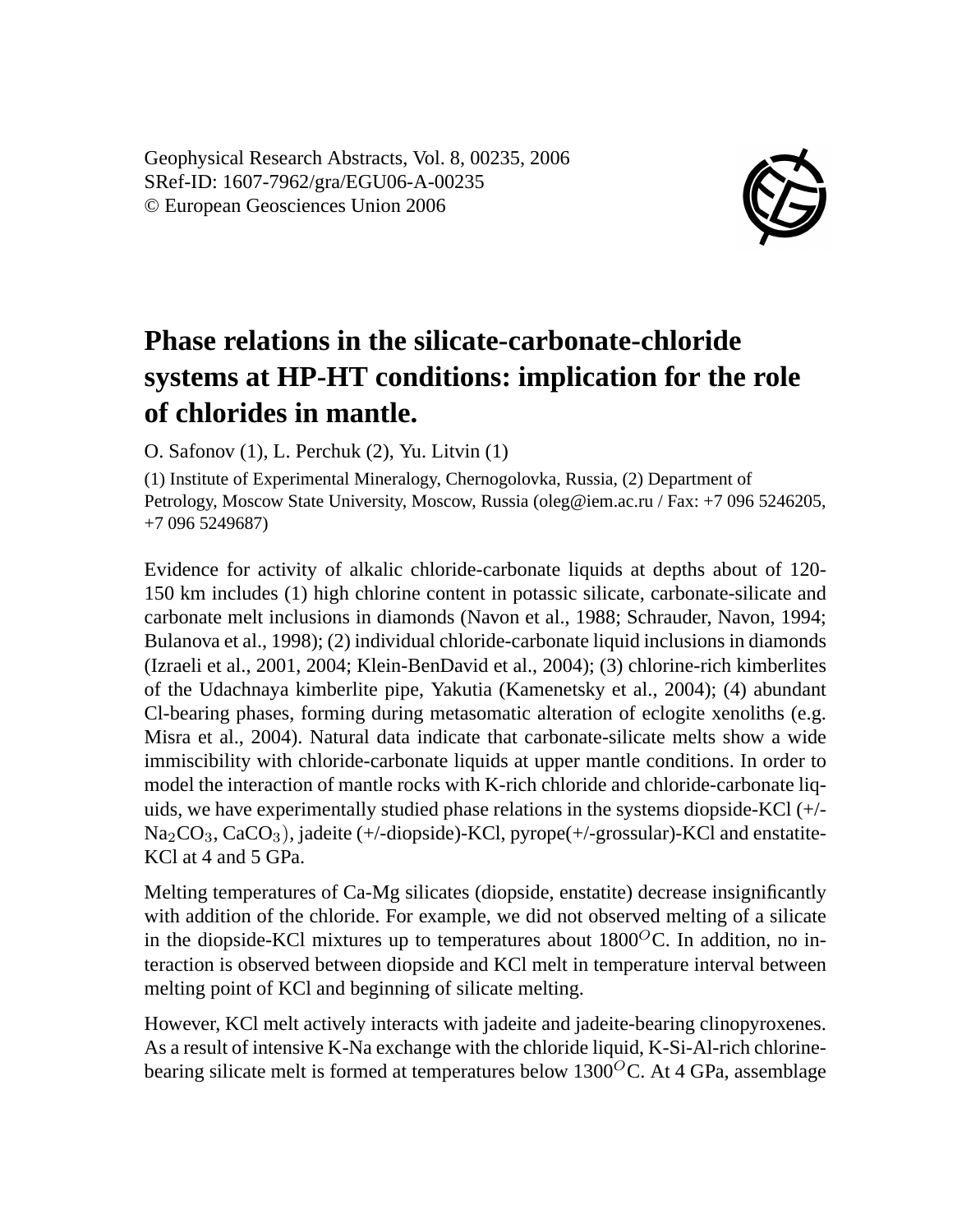clinopyroxene+sanidine coexisting with potassic  $SiO<sub>2</sub>$ -rich silicate melt appears at the apparent solidus of the join jadeite-diopside-KCl. Thus, the experiments demonstrate a contrast processes of chloride liquid interaction with peridotitic and eclogitic assemblages.

In all above systems, chloride liquid shows a wide immiscibility gap with silicate melt. A strong influence of chlorides on liquid immiscibility in complex carbonate-chloridesilicate melts is experimentally proved as well. No liquid immiscibility is identified at 4 and 5 GPa both in the carbonate-silicate system  $CaMgSi<sub>2</sub>Os<sub>3</sub>-Na<sub>2</sub>CO<sub>3</sub>$ and chloride-carbonate system  $CaCO<sub>3</sub>-Na<sub>2</sub>CO<sub>3</sub>-KCl$ . Nevertheless, the immiscibility appears both with addition of KCl in the carbonate-silicate melts and with addition of silicate in the chloride-carbonate melts. As a result of immiscibility, alkali-rich carbonate-silicate melts are formed in equilibrium with carbonate-chloride liquid.

A model for formation and evolution of potassium-rich liquids in the mantle is suggested on the basis of the present experiments. This model considers potassic silicate and carbonate-silicate melts as products of interaction of mantle rocks with chloridecarbonate deep-seated liquids.

The study is supported by the RFBR (projects 04-05-64896, 05-05-64101), the RAS Project-2006 P-9-3 for Extreme Condition Research, and MD Ind. Sci. Ministry RF project 04-05-97220.

## References

Bulanova GP, Griffin WL, Ryan CG (1998) Nucleation environment of diamonds from Yakutian kimberlites. Min. Mag. 62: 409-419.

Izraeli E.S., Harris J.W., Navon O. (2001) Brine inclusions in diamonds: a new upper mantle fluid. Earth Planet. Sci. Lett. 5807: 1-10.

Izraeli E.S., Harris J.W., Navon O. (2004) Fluid and mineral inclusions in cloudy diamonds from Koffiefontein, South Africa. Geochim. Cosmochim. Acta 68: 2561- 2575.

Kamenetsky M.B., Sobolev A.V., Kamenetsky V.S., Maas R., Danyushevsky L.V., Thomas R., Pokhilenko N.P., Sobolev N.V. (2004) Kimberlite melts rich in alkali chlorides and carbonates: A potent metasomatic agent in the mantle. Geology 32: 845-848.

Klein-BenDavid O., Izraeli E. S., Hauri E., Navon O. (2004) Mantle fluid evolution – a tale of one diamond. Lithos 77: 243-253.

Misra K.C., Anand M., Taylor L.A., Sobolev N.V. (2004) Multi-stage metasomatism of diamondiferous eclogite xenoliths from the Udachnaya kimberlite pipe, Yakutia,